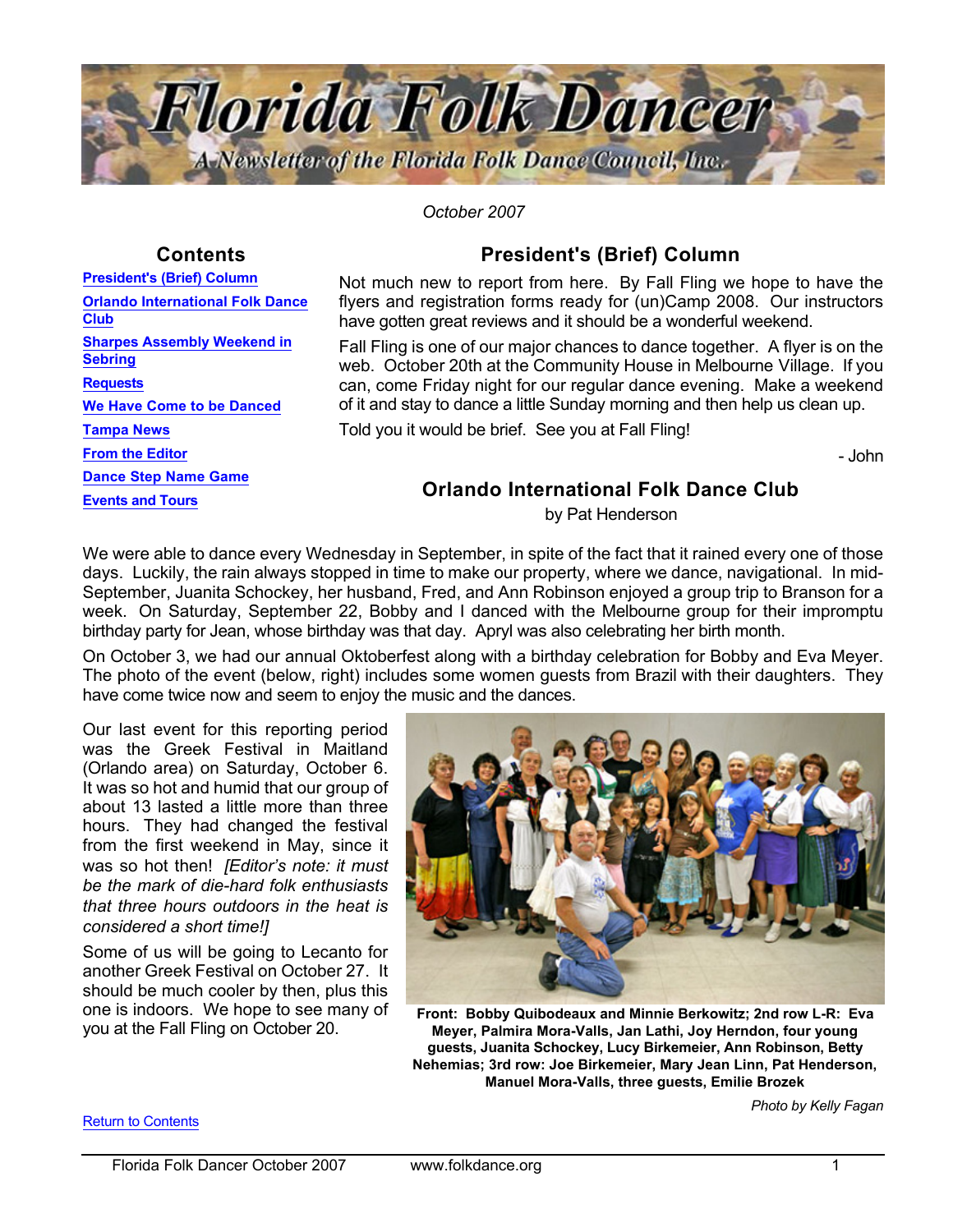# <span id="page-1-0"></span>Sharpes Assembly Weekend in Sebring

by Catie Condran Geist

The 10th annual Sharpes Assembly English Country Dance weekend was held on October 5-7, 2007 at the Kenilworth Lodge in Sebring, Florida. There were 70 dancers in attendance, including quite a few folk dancers. Willa Davidsohn, Catie Geist, Kay Hislop, Gary Lanker, Delores Lustig, Virginia Marszal (and her husband Jean), Bernice Roth, Fannie Salerno, Onie Senyk, David Thoresen, and Mary Thoresen were there and it was nice to see so many good friends at the dance sessions.

Brad Foster from Amherst, MA, was the guest teacher and caller. He's the Executive and Artistic Director of the Country Dance and Song Society. His teaching and calling was calm, clear, and concise, and he chose some exciting and some beautiful dances to present to us. He taught the morning dance workshops on Saturday and called the whole Ball on Saturday evening, plus he called a few dances on Friday night and Sunday morning and then he danced during the other dance sessions. It was a great pleasure for all of us to learn from Brad and to dance with him.

The music for the Friday evening dance, the Saturday morning workshops, and the Saturday evening Ball was beautifully played by Full Circle (Veronica Lane, Robbie Zukauskas, and Ted Lane).

A new session was added on Saturday afternoon, so Full Circle played electric instruments for the E-Ceilidh dance (English Country Dances done to exciting electric music) from 4:30 until 5:30 PM. A good time was had by all!

Veronica Lane taught an Israeli dance workshop on Saturday afternoon from 1:30 to 2:30 PM; it was attended by at least 26 dancers. Everyone who was there really enjoyed it.

Other English Country Dance teachers/callers in Florida, Tara Bolker, Catie Geist, Colette Moore, Pam Russo, Onie Senyk, and Ed Swan, added their talents to the weekend by calling dances on Friday night, Saturday afternoon, and/or Sunday morning.

The refreshments after the evening dances and the lunch on Saturday were absolutely fabulous. Bernice Roth, Willa Davidsohn, and Fannie Salerno brought all of the food for Saturday lunch and set it up so well! It was a lovely assortment of delicious fare. They have been doing that for many years and they are so good at making all of the lunch arrangements!

It was a delightful weekend for all who were there and if you missed it, you really missed a wonderful time.



Full Circle: (l. to r.) Veronica Lane, Ted Lane, Robbie Zukauskas, and caller Brad Foster

# Requests

from the Tampa Tuesday night Israeli dancers

#### I Can't Remember the Name of the Dance, but.........

- 1. You know, the one that starts with the right foot.
- 2. You know, the one that goes in a circle.
- 3. You know, the one with the grapevine step.
- 4. You know, the one that has the claps in it.
- 5. You know, the one that ends with "HEY".
- 6. You know, the one with all the turns.
- 7. You know, the waltzy one.
- 8. You know, the name starts with a C.

 9. You know, the one that goes real fast in the middle.

- 10. You know, the one they taught at camp.
- 11. You know, the one with the hand movements.
- 12. You know, the one that Charlene likes.
- 13. You know, the one I had trouble learning.

Andi Kapplin, one of the group's leaders, adds, "The crazy thing is, sometimes in spite of the meager info, we know what dance they're thinking of!!"

#### [Return to Contents](#page-0-0)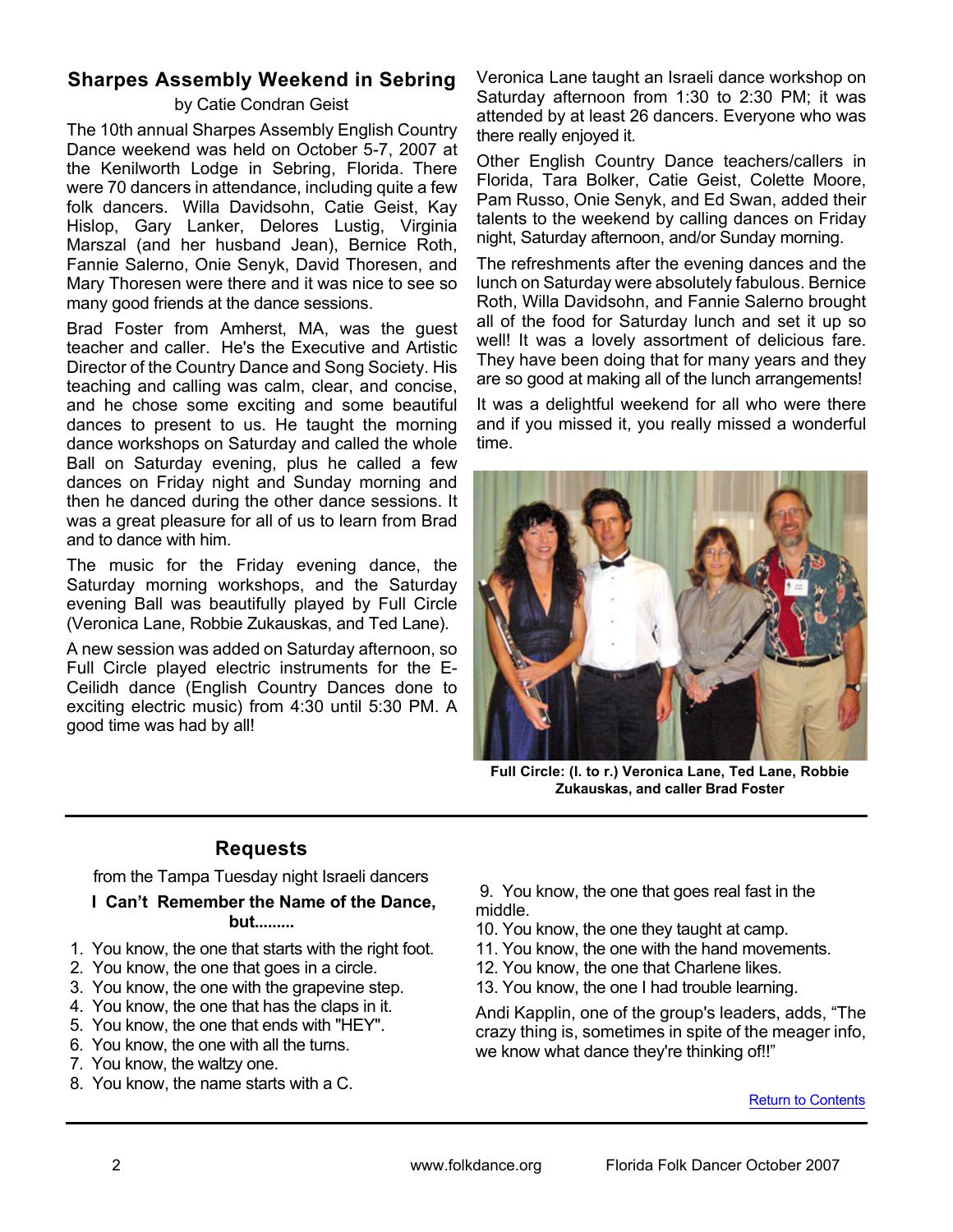# <span id="page-2-0"></span>We Have Come to be Danced

by Jewel Mathieson

We have come to be danced Not the pretty dance Not the pretty pretty, pick me, pick me dance But the claw our way back into the belly Of the sacred, sensual animal dance The unhinged, unplugged, cat is out of its box dance

The holding the precious moment in the palms Of our hands and feet dance.

We have come to be danced Not the jiffy booby, shake your booty for him dance

But the wring the sadness from our skin dance The blow the chip off our shoulder dance. The slap the apology from our posture dance.

We have come to be danced Not the monkey see, monkey do dance One two, dance like you One two three, dance like me dance but the grave robber, tomb stalker Tearing scabs and scars open dance The rub the rhythm raw against our soul dance.

We have come to be danced Not the nice, invisible, self-conscious shuffle But the matted hair flying, voodoo mama Shaman shakin' ancient bones dance The strip us from our casings, return our wings Sharpen our claws and tongues dance The shed dead cells and slip into The luminous skin of love dance.

We have come to be danced Not the hold our breath and wallow in the shallow end of the floor dance But the meeting of the trinity, the body breath and beat dance The shout hallelujah from the top of our thighs dance The mother may I? Yes you may take 10 giant leaps dance

The olly olly oxen free free free dance The everyone can come to our heaven dance.

> We have come to be danced Where the kingdoms collide In the cathedral of flesh To burn back into the light To unravel, to play, to fly, to pray To root in skin sanctuary We have come to be danced.

> > We have come.

# Tampa News

by Terry Abrahams

Hi all! Some failed attempts at dancing here. Ursula and I were coming to the English Country weekend, but her mouth and my body decided not to attempt it. Am sure it was great and we missed you all, but hope to see you at Fall Fling! Some contra dancers went to a folk fest in St. Pete this weekend; I went, but not on the day of the dancing, nor did anyone else I know, so there goes that one... Bill Schwarz, Wanda and I attended a local ballroom dance competition – Dancing with the Stars it ain't! Wanda and I went to see *The Jane Austen Book Club* – the dance they do in this movie is Hole in the Wall!

All of our groups are preparing for a performance October 28 for the Carrollwood Culture Center; we've combined the International, Scan, Israeli and some Flamenco friends. I'm calling it the ABC's of international dance, starting with Albania, Bulgaria and Croatia. We might even be good! I got a little note from Bart Carpenter, who hooked us up with the teacher who couldn't get here last year (Aron Szekely) – said he finally saw him and that he was well worth the effort, should we try again, so that was sorta interesting.

My second chemo caused the hair loss we all hear about and dread, and it WAS pretty awful. I look like an ugly little gnome. I'm sorry, bald is NOT beautiful! But I dug out my old hat that says "Bad Hair Day" and I'm showing up in public. You'll all get to see me at Fall Fling – now there's an exciting thought. Wanda says to think of myself as a Buddhist Monk (I did see some female ones in Tibet, and their heads were shaved, so there's a thought!). Well, the important thing is I'm able to dance for the most part. I'm modeling myself after Bernice – if she could do it, I can do it! See everyone soon!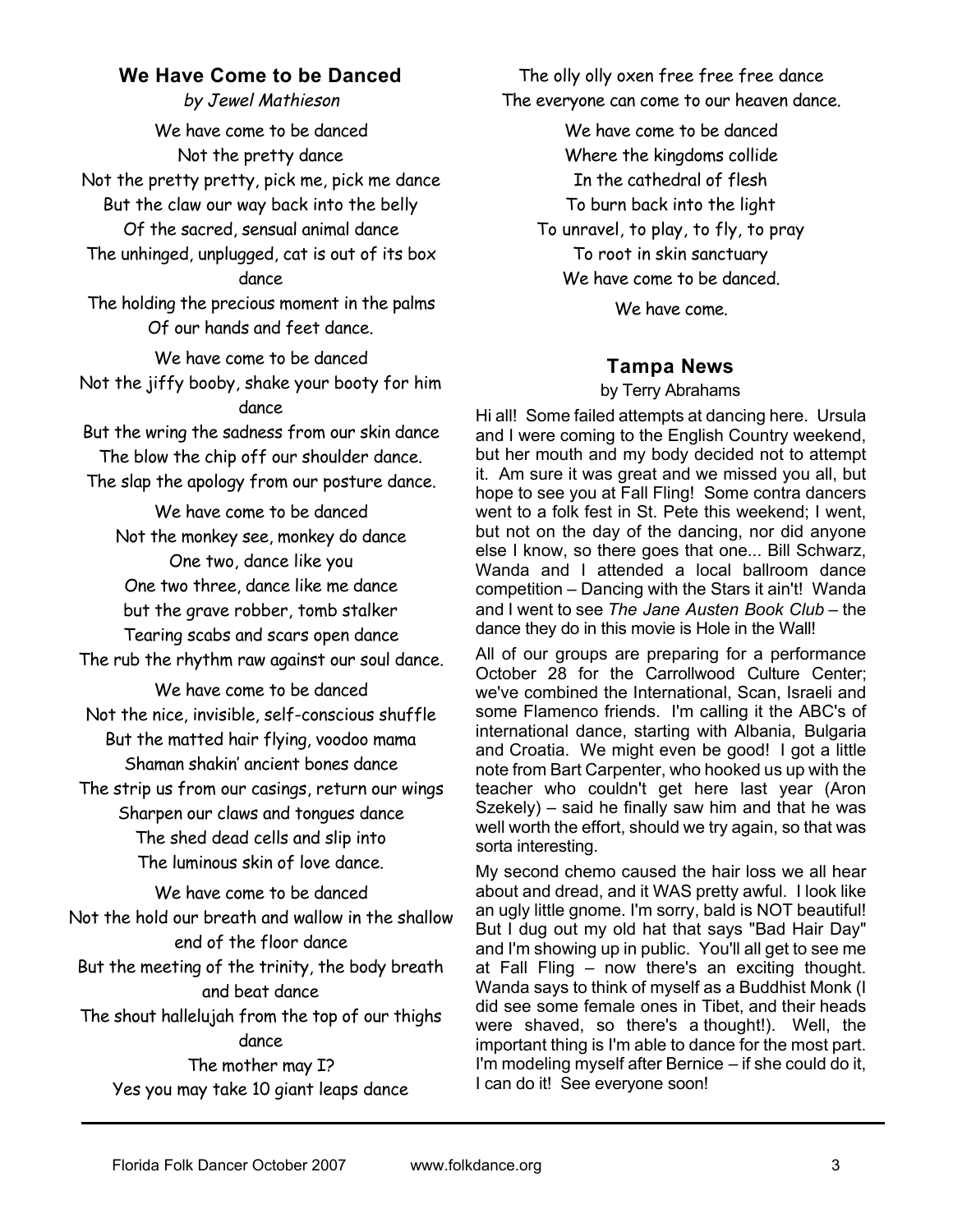# From the Editor

<span id="page-3-0"></span>This sure has been a slow news month! I had a tough time scraping together enough for six pages, but Terry came through for me again. She sent the poem, "We Have Come to be Danced." It took a while to track down the author to get permission to reprint. (I try to do that for anything not sent by the author.) The poem is published in *This Dance: A Poultice of Poems.* Jewel Mathieson calls it a book of "dance love poems" and it's available from her – see her web site, [www.jewelmathieson.com.](http://www.jewelmathieson.com) *-CL*

## Dance Step Name Game

Find each of the listed dance step names in the grid below. Names may be backward, forward, up, down and diagonal.

|         | L W          |          |     |       |                     |       |       | T W O Z F K Q A T P Z V A A |              |            |              |             |
|---------|--------------|----------|-----|-------|---------------------|-------|-------|-----------------------------|--------------|------------|--------------|-------------|
|         | N C          |          |     |       |                     |       |       | U P P Q A I I U W H W       |              | W          | E            | – X         |
| 0       | W            |          |     |       | A I S S E K R E H C |       |       |                             | $\mathbb{T}$ | J          | B            | J           |
|         | K B          | J        | М   | Z O N | N                   | J W V |       | S                           | F            | B          | S            | -S          |
| L Z     |              |          |     |       | J N V M Y T I M R   |       |       | D                           | U            | C          | D            | V           |
|         | O U          |          |     |       | VUSVCJIVP           |       |       | E.                          | U            | R          | G            | -S          |
| Е       | T            |          | V B |       | E S H B J Z E       |       |       | I                           | Е            | Ω          | B            | $\mathbf I$ |
| T       | G            | - C      |     |       | N R O P G K C T     |       |       | P                           | Κ            | S.         | C            | L           |
| J       | R            | U        | S.  |       | U A D Y C S I       |       |       | T                           | Α            | S          | Η            | $\mathbf P$ |
| L       | Ζ            | $\circ$  | P   |       | RYTFIL N            |       |       | B                           | P            | R          | U            | N           |
|         | T J          |          |     |       |                     |       |       | Z M K L A W K I E A         | Е            | $\bigcirc$ | G            | C           |
| $\circ$ | -S           | $\Omega$ | U   |       | IGTHO               |       | D M L |                             | T            | S          | N            | Α           |
| Y       | $\mathbb{D}$ | R        |     |       | J B Y O P S E E A   |       |       |                             | S            | S          | $\mathbb{I}$ | Y           |
| X O     |              | Ε        | I.  |       | C L A A C A Y N     |       |       |                             | O            | T          | W            | T.          |
| D       | U            | E        |     |       | Y D E P M A T S C   |       |       |                             | W            | C          | S            | -S          |
|         |              |          |     |       | PALSLAGPOHP         |       |       |                             | E T          | S          | Z            | - Z         |
|         |              |          |     |       |                     |       |       |                             |              |            |              |             |

| BAI ANCF         | <b>RUN</b>         |
|------------------|--------------------|
| BRUSH            | <b>SASHAY</b>      |
| BUZZ             | <b>SCISSORS</b>    |
| CHUG             | <b>SKIP</b>        |
| CROSS            | SLAP               |
| <b>GRAPFVINF</b> | <b>SLIDE</b>       |
| HOLD             | <b>STAMP</b>       |
| JUMP             | <b>STEPHOP</b>     |
| KICK             | <b>SWING</b>       |
| LEAP             | <b>TCHERKESSIA</b> |
| I IFT            | <b>TURN</b>        |
| MAYIM            | <b>TWIST</b>       |
| PASDEBAS         | <b>TWOSTEP</b>     |
| POINT            | WALK               |
| REEL             | <b>YFMFNITF</b>    |
| RIDA             |                    |
|                  |                    |

[Return to Contents](#page-0-0)

Events and Tours



#### October 20-21 Fall Fling

Hosted by the South Brevard International Dancers

Place: the Community House, 6200 Hall Road, Melbourne Village Time: Saturday -11 AM to 11 PM; Sunday 9 - 11 AM Come for regular Friday night dancing, too – same place

Price: \$4 (Saturday) Saturday lunch: pot luck – bring a dish; supper: left overs plus

Directions: New Haven Ave (U.S. 192) from I-95 or U.S. 1 to Dayton Blvd. (near the Home Depot). North on Dayton to Hall Road, which is marked with a sign "Historic Site Community House". East on Hall Road to the white building that looks like an old barracks.

Contact: John Daly 321-482-6818 or Jean Murray 321-952-7025

#### October 26-28 Serb Fest

Featuring the Firebrass Trubači Orchestra from Arizona and the children's folk dance ensemble from Miroslav Bata Marcetic's Academy of Serbian Folk Dancing (performing on Saturday).

Place: St.Petka Orthodox Church, 1990 Lake Emma Rd, Longwood, FL 32750, 407-831-7372.

More information at [www.serb-fest.com](http://www.serb-fest.com).

#### October 26-28 Lecanto Greek Festival

St. Michael the Archangel Church, 4705 W. Gulf to Lake Highway (SR 44 West), Lecanto, FL [www.stmichaelgoc.org,](http://www.stmichaelgoc.org/) (352) 527-0766

## Wednesday October 31 Orlando International Folk Dance Club Halloween Party

Place: the home of Pat Henderson and Bobby Quibodeaux, 9859 Berry Dease Rd. Orlando

Time: 7:30 PM

Wear a Halloween or international costume and bring finger food to share.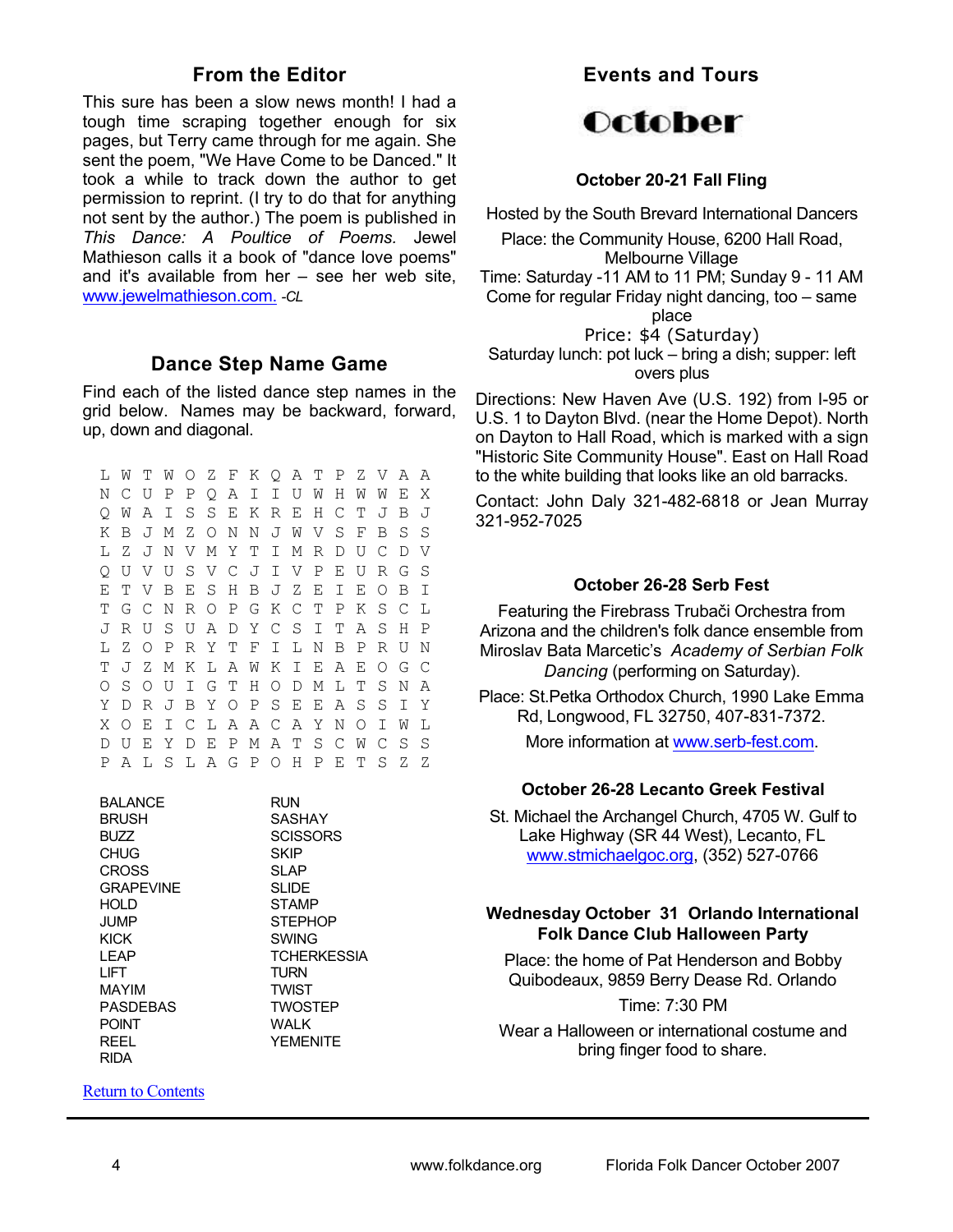# November

#### November 2 - 4 Bare Necessities English Country Dance Weekend

Music by Bare Necessities; caller Jacqueline Schwab. Sponsored by the Fairfield Folks Arts & Dance Co-op.

Place: Morning Star Studio, 51½ S. Court, Fairfield, Iowa

Friday, November 2 is also the Fairfield First Friday Art Walk, with art, food and entertainment .

More information at: [www.fairfolk.org.](http://www.fairfolk.org)

Contact: Freya Schafer, Fairfolk Dance and Song Society, PO Box 1321, Fairfield, IA 52556, 641-472- 6003 ext 1, [FairfolkSF@somastream.net](mailto:FairfolkSF@somastream.net)

#### November 8-11 Daytona Beach Greek Festival

St. Demetrios Greek Orthodox Church, 129 N. Halifax Avenue, Daytona Beach FL [www.saintdemetriosdaytona.org/festival.htm,](http://www.saintdemetriosdaytona.org/festival.htm) 386-252-6012

#### Sunday, November 11 Israeli Dance Workshop with Moti Alfassy

Place: Jewish Community Center of Greater Orlando, Aerobics Studio, 851 N. Maitland Ave., Maitland, FL 32751

Time: 11:00 AM - 5:00 PM

Price: Register by 11/5: \$20 per person, after 11/5: \$25 per person; lunch is included

Contact: Julie Varkonyi, 407-645-5933 x238 or [juliev@orlandojcc.org](mailto:juliev@orlandojcc.org) for information and registration form.



## February 15-18 Florida Folk Dance Camp

Place: Kenilworth Lodge, 836 SE Lakeview Drive, Sebring, FL 33870

More information in future newsletters.

*Please note: The Florida Folk Dancer prints information on folk dance tours, camps and other events that may be of interest to our readers. This does not imply an endorsement or recommendation of any tour or camp (except our own FFDC events!).*

## February 28 - March 2 National Folk Organization Conference in Orlando

Featuring a dance workshop by Lee Otterholt

Times and places: Thursday, Feb. 28, daytime – preconference visit to EPCOT.

Thursday, Feb. 28, evening through Sunday, March 2, noon – conference, at the Holiday Inn Select Orlando East/UCF Area, 12125 High Tech Avenue, Orlando, FL 32817 (across the street from the University of Central Florida).

Saturday, March 1 – Lee Otterholt workshop, banquet and dance party at Whirl & Twirl Square Dance Hall, 6949 Venture Circle, Orlando, FL 32807.

You can register for the whole conference, including lunch on Friday and banquet dinner on Saturday, with a discount for NFO members. Separate admissions to the dance activities. More information and a registration form are available on the NFO website: [www.nfo-usa.org](http://www.nfo-usa.org/)

Contact: Pat Henderson, [henderp@bellsouth.net,](mailto:henderp@bellsouth.net) 407-275-6247

#### Jim Gold Tours, 2008

The following is Jim Gold's tour schedule for 2008. See his web site, [www.jimgold.com](http://www.jimgold.com/) for complete itineraries and other details. Or contact Jim Gold International at (201) 836-0362, [jimgold@jimgold.com](mailto:jimgold@jimgold.com)

March 21-30, Budapest: Easter/Spring Festival Tour

Led by Adam Molnar

May 3-17 Poland Led by Richard Schmidt

May 14-24 Norway Led by Lee Otterholt

June 8-19 Serbia: Boljevac Folk Festival Led by Jim Gold and Cheryl Spasojevic

July 26 - August 5 Hungary: Jaszbereny and Matyo Folk Festivals Led by Adam Molnar

> August 4-17 Bulgaria Led by Jim Gold

September 6-20 Poland Led by Richard Schmidt

October 19-31 Greece and the Greek Islands Led by Jim Gold and Lee Otterholt